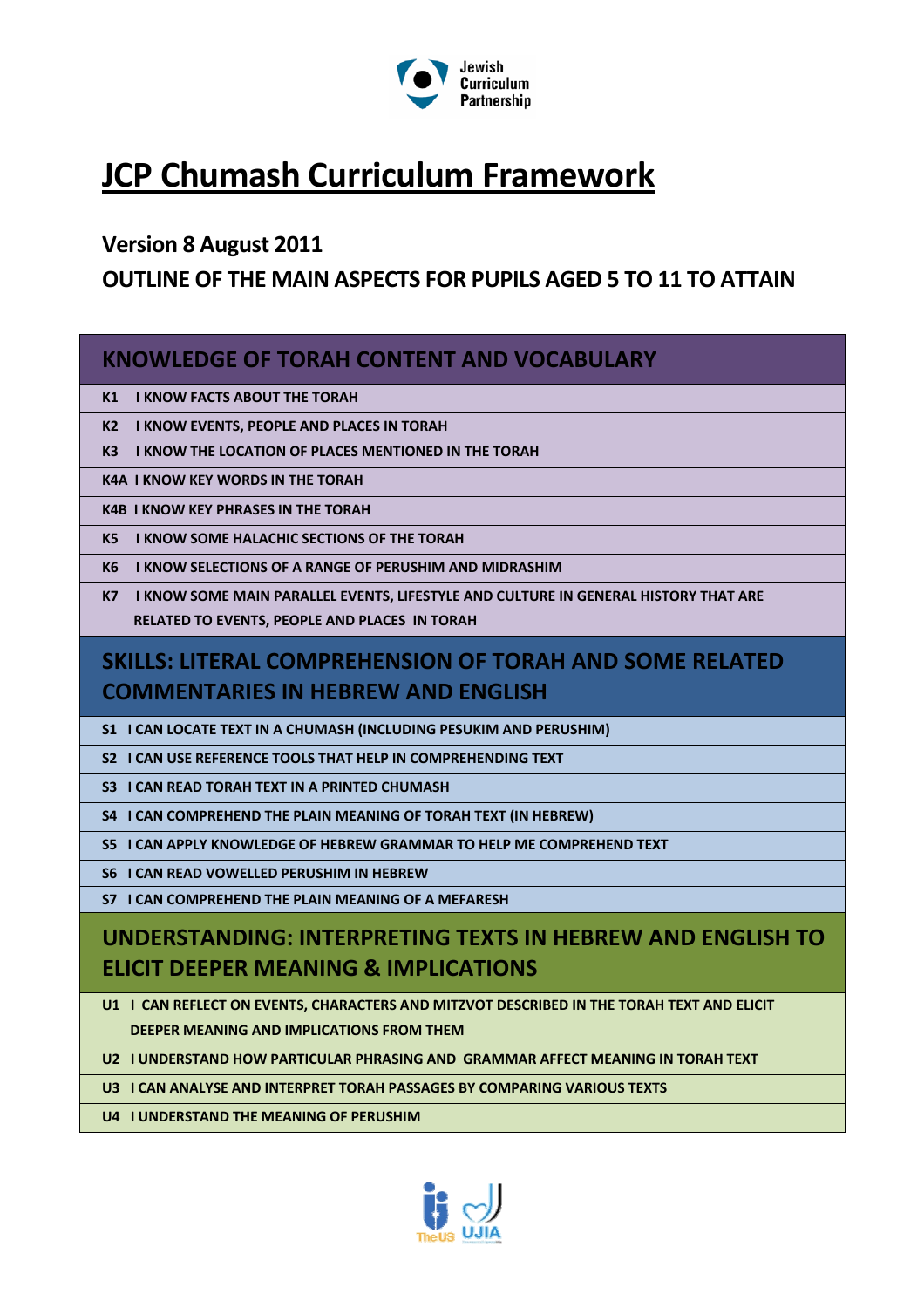

### **KNOWLEDGE**

### KNOWLEDGE OF TORAH CONTENT AND VOCABULARY

**K1: I KNOW FACTS ABOUT THE TORAH**

| Level 1: I know that the Torah was given by Hashem (Torah min Hashamayim) and that Moshe |
|------------------------------------------------------------------------------------------|
| received the Torah at Sinai.                                                             |

Level 2: I know the names of the five sefarim of the Torah.

Level 3: I know the names of the parasha and sefer being studied.

Level 4: I know that the Torah consists of the Written Law and the Oral Law.

#### **K2: I KNOW EVENTS, PEOPLE AND PLACES IN TORAH**

Level 1: I can accurately retell most of what happens in the Torah narrative of this unit.

- Level 2: I can name most of the characters and places connected to the events in the Torah narrative of this unit.
- Level 3: I can accurately retell most of what happens in the Torah narrative of this unit and the previous unit(s).
- Level 4: I can place in chronological order events occurring in the Torah narrative of most of the units.

Level 5: I know associations between people, places and events mentioned in most of my units.  $<sup>1</sup>$ </sup>

#### **K3: I KNOW THE LOCATION OF PLACES MENTIONED IN THE TORAH**

Level 1: I can identify the location of most of the important places and areas that are named in this unit on an outline map of the ancient Middle East with some features/places filled in.

Level 2: I can identify the location of almost all of the important places and significant geographical features that are named in this unit on an empty outline map of the ancient Middle East<sup>2</sup>.

#### **K4A: I KNOW KEY WORDS IN THE TORAH**

Level 1: I recognise and know the meaning of most of the key words in this unit as they appear in a printed Chumash.

Level 2: I recognise word families<sup>3</sup> of key words in this unit.

Level 3: I recognise and know the meaning of most of the key words in this and in the previous unit(s), as they appear in a printed Chumash text.

Level 4: I recognise shoresh forms of most of the verb keywords and word families of most of the

 $\overline{a}$ 

<sup>3&</sup>lt;br>- are all part of the same word family. לקחתי and ויקח and ויקח and לקחתי are all part of the same word family. They do not yet need to know that the shoresh is לקח



<sup>1&</sup>lt;br>↑E.g. Basic level- associate places like Hevron and Beer Sheva to Avraham; higher level- associate different references to a 'Be'er' (well) to various characters across stories e.g. Avraham, Yitzchak and Yaakov

<sup>2</sup> rivers, deserts, mountains and directions (NSEW)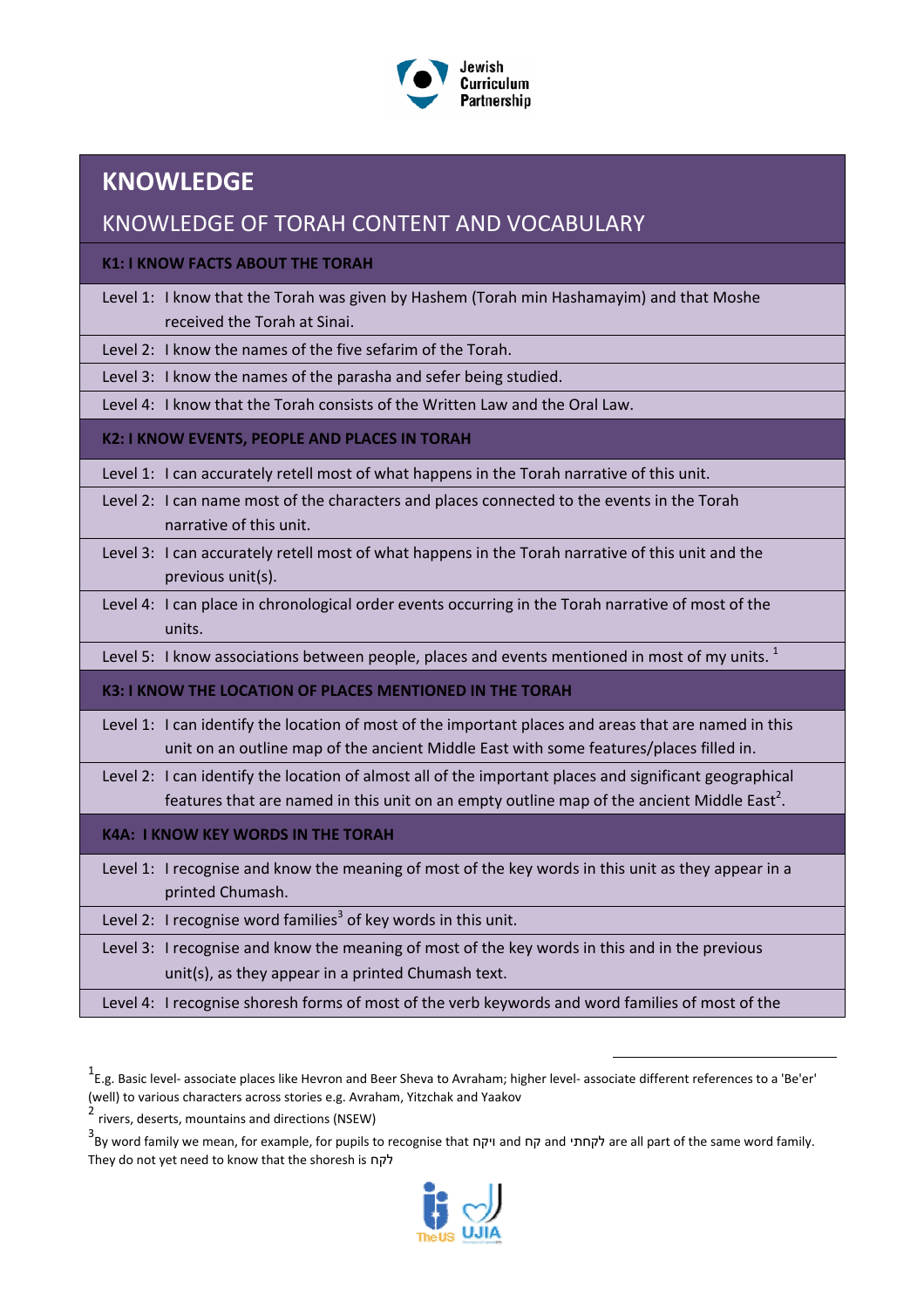

| nouns in this and in the previous unit(s).                                                                                                          |
|-----------------------------------------------------------------------------------------------------------------------------------------------------|
| <b>K4B: I KNOW KEY PHRASES IN THE TORAH</b>                                                                                                         |
| Level 1: I recognise and know the meaning of the selected key phrase(s) in this unit as it (they)<br>appear in a printed Chumash.                   |
| Level 2: I remember the selected key phrase(s) in this unit by heart and can explain its (their)<br>meaning.                                        |
| Level 3: I recognise and know the meaning of the selected key phrase(s) in this and in the previous<br>unit(s) as they appear in a printed Chumash. |
| Level 4: I remember selected key phrases from this and the previous unit(s) by heart and can                                                        |
| explain their meaning.                                                                                                                              |
| <b>K5: I KNOW SOME HALACHIC SECTIONS OF THE TORAH</b>                                                                                               |
| Level 1: I can name the mitzvah being commanded in a text.                                                                                          |
| Level 2: I can explain the details specified for a mitzvah mentioned in the unit studied.                                                           |
| Level 3: I can explain which mitzvot in all the units studied apply nowadays.                                                                       |
| Level 4: I can explain examples of how the Oral Law helps us to practice mitzvot.                                                                   |
| <b>K6: I KNOW SELECTIONS OF A RANGE OF PERUSHIM AND MIDRASHIM</b>                                                                                   |
| Level 1: I know that a perush or midrash explains the meaning of a Torah text but is not part of the<br>Torah text.                                 |
| Level 2: I know the names of some mefarshim and some of their background details.                                                                   |
| Level 3: I can retell in my own words, the commentary of a mefaresh(im)on a text in this unit.                                                      |
| Level 4: I know that there can be several different opinions regarding the meaning of a particular<br>text. (shiv'im panim laTorah).                |
| Level 5: I can retell in my own words, the commentary of mefarshim on a text in this unit and in<br>previous unit(s).                               |
| K7: I KNOW SOME MAIN PARALLEL EVENTS, LIFESTYLE AND CULTURE IN GENERAL HISTORY THAT ARE<br>RELATED TO EVENTS, PEOPLE AND PLACES IN THE TORAH        |
| Level 1: I know about some aspects of events, lifestyles and practices in the ancient world that are                                                |

related to events studied in the Torah. <sup>4</sup>

 $^4$  E.g. that the story of Yetziat Mizrayim happened at the time of ancient Egypt; the Nile floods every year so there is always food in Egypt; some aspects of slavery, idolatry, taxation and rights of priests and codes of behaviour.

 $\overline{a}$ 

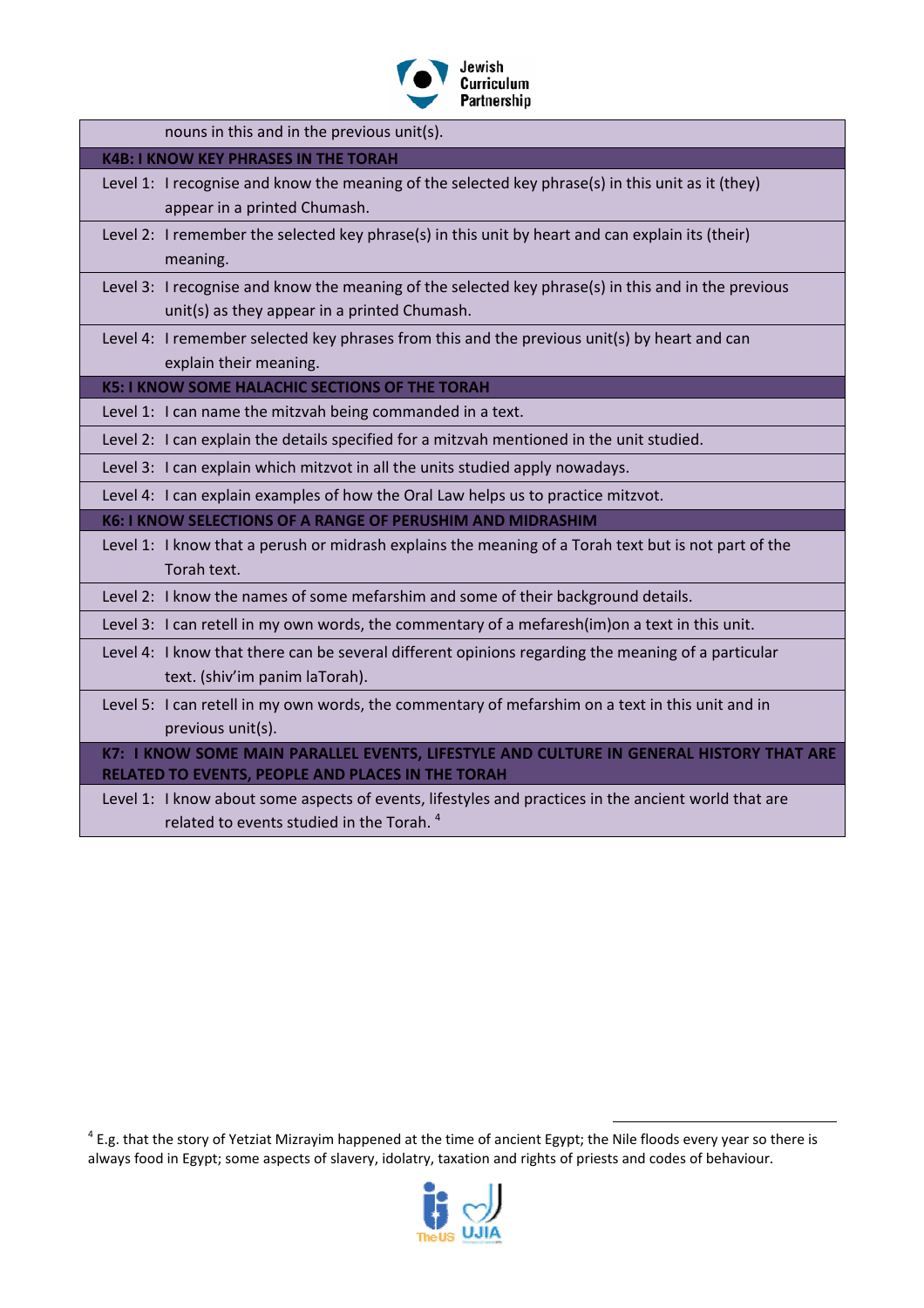

# **SKILLS**

### LITERAL COMPREHENSION OF TORAH AND SOME RELATED COMMENTARIES IN HEBREW AND ENGLISH

**S1: I CAN LOCATE TEXT IN A CHUMASH (INCLUDING PESUKIM AND PERUSHIM)**

Level 1: In a printed Chumash, I can recognise the beginnings and ends of pesukim and perakim.

- Level 2: I am able to find Torah text in Bereishit when given its perek, pasuk and Chumash reference.
- Level 3: I am able to find Torah text in any sefer of the Chumash when given its perek, pasuk and Chumash reference.

**S2: I CAN USE REFERENCE TOOLS THAT HELP IN COMPREHENDING TEXT**

Level 1: I can look up words in a wordlist.

Level 2: I can look up words in a dictionary, identifying their roots and forms correctly.

Level 3: I can search Torah text online/electronically to locate occurrences of a particular word, root or form.

#### **S3: I CAN READ TORAH TEXT IN A PRINTED CHUMASH**

- Level 1: I can read most words in this unit accurately, accentuating syllables correctly.
- Level 2: I can read most pesukim in this unit accurately, accentuating syllables correctly.

Level 3: I can read all pesukim in this unit accurately and fluently, using etnachta.

- Level 4: I can read short, uncomplicated unseen pesukim containing some familiar words accurately and fluently, using etnachta and sof pasuk.
- Level 5: I can read most new/unseen pesukim accurately and fluently, using etnachta and sof pasuk.

#### **S4: I CAN COMPREHEND THE PLAIN MEANING OF TORAH TEXT (IN HEBREW)**

- Level 1: I can comprehend, with support, using Hebrew words in the text, most pesukim in this unit and gain information from them.
- Level 2: I can comprehend, with little support, using Hebrew words in the text, most pesukim in this unit and gain information from them.
- Level 3: I can summarise, using Hebrew words in the text, the main messages of a portion of Torah text in this unit.
- Level 4: I can comprehend new/unseen pesukim in the Torah and gain information from them, with support, about people, places or events.

**S5: I CAN APPLY KNOWLEDGE OF HEBREW GRAMMAR TO HELP ME COMPREHEND TEXT**

Level 1: I can identify word families in both the nouns and verbs of the unit.

Level 2: I can identify <sup>5</sup>common prefixes and suffixes ('stick-ons') from the unit.

<sup>5</sup> Examples of common prefixes and suffixes include ב, מ,ך ,ה



 $\overline{a}$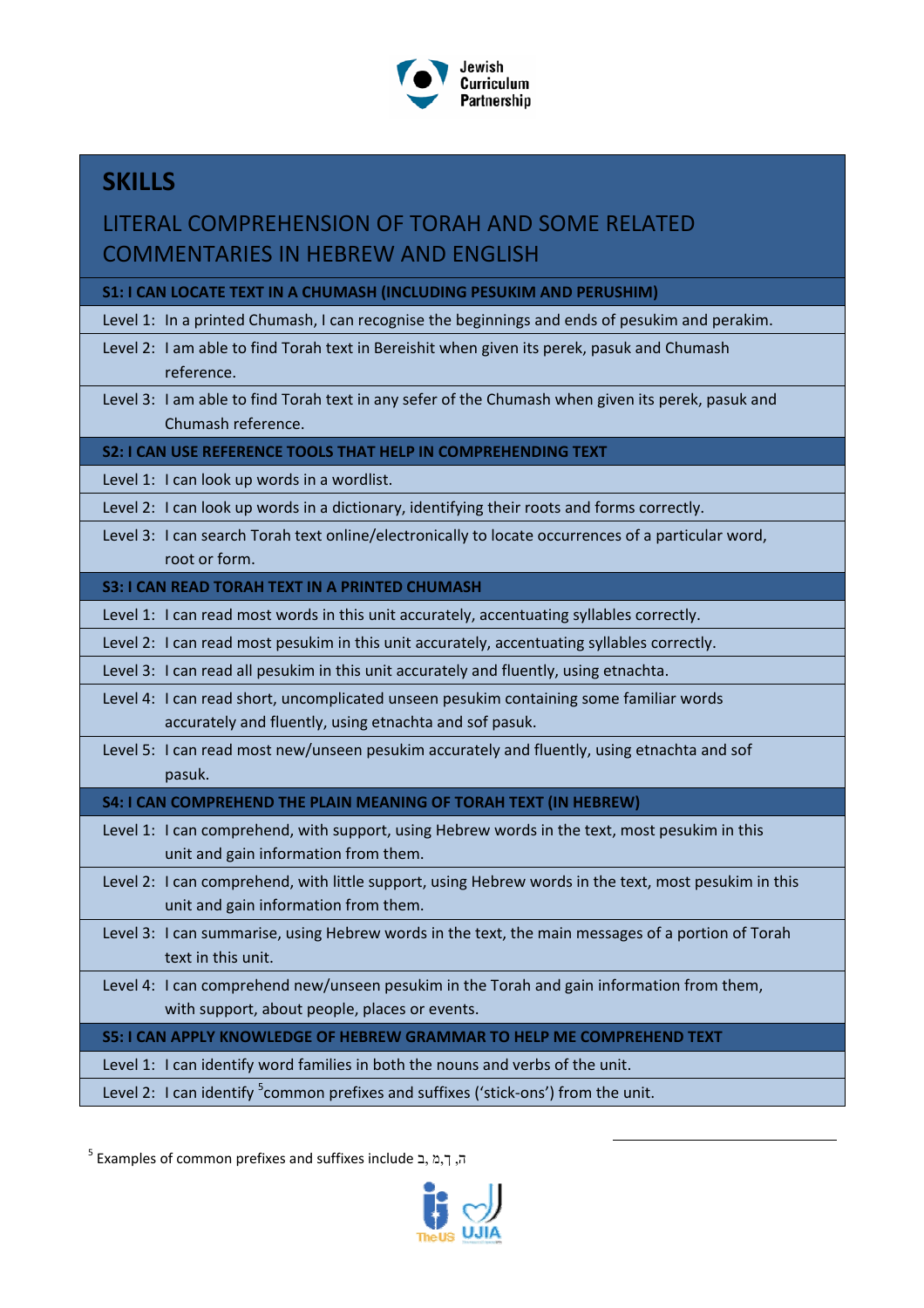

| Level 3: I can apply my knowledge of word families (nouns and verbs), pre- and suffixes ('stick-<br>ons') and syntax to new words in order to learn more about a pasuk being studied.<br>Level 4: I can differentiate between verbs and nouns and apply my knowledge of word families<br>(nouns) and shorashim (verbs) and pre- and suffixes ('stick-ons') to new words in order to<br>learn more about a pasuk being studied.<br>Level 5: I can apply my knowledge of the following common grammatical structures of familiar<br>words: masculine and feminine, singular and plural, verb tenses, common conjunctions<br>including Vav Hahipuch <sup>6</sup> and a Vav Hachibur and use them to help me comprehend the<br>text being studied.<br>Level 6: I can apply my knowledge of common grammatical structures, common conjunctions,<br>conjugations and syntax to help me comprehend new pesukim.<br><b>S6: I CAN READ VOWELLED PERUSHIM IN HEBREW</b><br>Level 1: I can say the correct sound of letters written in Rashi script.<br>Level 2: I can read vowelled words written in Rashi script accurately.<br>Level 3: I can read a whole vowelled Rashi comment in Rashi script accurately.<br><b>S7: I CAN COMPREHEND THE PLAIN MEANING OF A MEFARESH (in HEBREW or ENGLISH)</b><br>Level 1: I can comprehend the plain meaning of a simple mefaresh(im) with support.<br>Level 2: I can comprehend the plain meaning of a more difficult mefaresh(im) with support.<br>Level 3: I can comprehend the plain meaning of a simple mefaresh(im) independently.<br>Level 3: I can apply my knowledge of word families (nouns and verbs), pre- and suffixes ('stick-<br>ons') and syntax to new words in order to learn more about a pasuk being studied.<br>Level 4: I can differentiate between verbs and nouns and apply my knowledge of word families<br>(nouns) and shorashim (verbs) and pre- and suffixes ('stick-ons') to new words in order to<br>learn more about a pasuk being studied.<br>Level 5: I can apply my knowledge of the following common grammatical structures of familiar<br>words: masculine and feminine, singular and plural, verb tenses, common conjunctions<br>including Vav Hahipuch <sup>7</sup> and a Vav Hachibur and use them to help me comprehend the<br>text being studied.<br>Level 6: I can apply my knowledge of common grammatical structures, common conjunctions,<br>conjugations and syntax to help me comprehend new pesukim. |  |
|------------------------------------------------------------------------------------------------------------------------------------------------------------------------------------------------------------------------------------------------------------------------------------------------------------------------------------------------------------------------------------------------------------------------------------------------------------------------------------------------------------------------------------------------------------------------------------------------------------------------------------------------------------------------------------------------------------------------------------------------------------------------------------------------------------------------------------------------------------------------------------------------------------------------------------------------------------------------------------------------------------------------------------------------------------------------------------------------------------------------------------------------------------------------------------------------------------------------------------------------------------------------------------------------------------------------------------------------------------------------------------------------------------------------------------------------------------------------------------------------------------------------------------------------------------------------------------------------------------------------------------------------------------------------------------------------------------------------------------------------------------------------------------------------------------------------------------------------------------------------------------------------------------------------------------------------------------------------------------------------------------------------------------------------------------------------------------------------------------------------------------------------------------------------------------------------------------------------------------------------------------------------------------------------------------------------------------------------------------------------------------------------------------------------------------------------------------------------------------|--|
|                                                                                                                                                                                                                                                                                                                                                                                                                                                                                                                                                                                                                                                                                                                                                                                                                                                                                                                                                                                                                                                                                                                                                                                                                                                                                                                                                                                                                                                                                                                                                                                                                                                                                                                                                                                                                                                                                                                                                                                                                                                                                                                                                                                                                                                                                                                                                                                                                                                                                    |  |
|                                                                                                                                                                                                                                                                                                                                                                                                                                                                                                                                                                                                                                                                                                                                                                                                                                                                                                                                                                                                                                                                                                                                                                                                                                                                                                                                                                                                                                                                                                                                                                                                                                                                                                                                                                                                                                                                                                                                                                                                                                                                                                                                                                                                                                                                                                                                                                                                                                                                                    |  |
|                                                                                                                                                                                                                                                                                                                                                                                                                                                                                                                                                                                                                                                                                                                                                                                                                                                                                                                                                                                                                                                                                                                                                                                                                                                                                                                                                                                                                                                                                                                                                                                                                                                                                                                                                                                                                                                                                                                                                                                                                                                                                                                                                                                                                                                                                                                                                                                                                                                                                    |  |
|                                                                                                                                                                                                                                                                                                                                                                                                                                                                                                                                                                                                                                                                                                                                                                                                                                                                                                                                                                                                                                                                                                                                                                                                                                                                                                                                                                                                                                                                                                                                                                                                                                                                                                                                                                                                                                                                                                                                                                                                                                                                                                                                                                                                                                                                                                                                                                                                                                                                                    |  |
|                                                                                                                                                                                                                                                                                                                                                                                                                                                                                                                                                                                                                                                                                                                                                                                                                                                                                                                                                                                                                                                                                                                                                                                                                                                                                                                                                                                                                                                                                                                                                                                                                                                                                                                                                                                                                                                                                                                                                                                                                                                                                                                                                                                                                                                                                                                                                                                                                                                                                    |  |
|                                                                                                                                                                                                                                                                                                                                                                                                                                                                                                                                                                                                                                                                                                                                                                                                                                                                                                                                                                                                                                                                                                                                                                                                                                                                                                                                                                                                                                                                                                                                                                                                                                                                                                                                                                                                                                                                                                                                                                                                                                                                                                                                                                                                                                                                                                                                                                                                                                                                                    |  |
|                                                                                                                                                                                                                                                                                                                                                                                                                                                                                                                                                                                                                                                                                                                                                                                                                                                                                                                                                                                                                                                                                                                                                                                                                                                                                                                                                                                                                                                                                                                                                                                                                                                                                                                                                                                                                                                                                                                                                                                                                                                                                                                                                                                                                                                                                                                                                                                                                                                                                    |  |
|                                                                                                                                                                                                                                                                                                                                                                                                                                                                                                                                                                                                                                                                                                                                                                                                                                                                                                                                                                                                                                                                                                                                                                                                                                                                                                                                                                                                                                                                                                                                                                                                                                                                                                                                                                                                                                                                                                                                                                                                                                                                                                                                                                                                                                                                                                                                                                                                                                                                                    |  |
|                                                                                                                                                                                                                                                                                                                                                                                                                                                                                                                                                                                                                                                                                                                                                                                                                                                                                                                                                                                                                                                                                                                                                                                                                                                                                                                                                                                                                                                                                                                                                                                                                                                                                                                                                                                                                                                                                                                                                                                                                                                                                                                                                                                                                                                                                                                                                                                                                                                                                    |  |
|                                                                                                                                                                                                                                                                                                                                                                                                                                                                                                                                                                                                                                                                                                                                                                                                                                                                                                                                                                                                                                                                                                                                                                                                                                                                                                                                                                                                                                                                                                                                                                                                                                                                                                                                                                                                                                                                                                                                                                                                                                                                                                                                                                                                                                                                                                                                                                                                                                                                                    |  |
|                                                                                                                                                                                                                                                                                                                                                                                                                                                                                                                                                                                                                                                                                                                                                                                                                                                                                                                                                                                                                                                                                                                                                                                                                                                                                                                                                                                                                                                                                                                                                                                                                                                                                                                                                                                                                                                                                                                                                                                                                                                                                                                                                                                                                                                                                                                                                                                                                                                                                    |  |
|                                                                                                                                                                                                                                                                                                                                                                                                                                                                                                                                                                                                                                                                                                                                                                                                                                                                                                                                                                                                                                                                                                                                                                                                                                                                                                                                                                                                                                                                                                                                                                                                                                                                                                                                                                                                                                                                                                                                                                                                                                                                                                                                                                                                                                                                                                                                                                                                                                                                                    |  |
|                                                                                                                                                                                                                                                                                                                                                                                                                                                                                                                                                                                                                                                                                                                                                                                                                                                                                                                                                                                                                                                                                                                                                                                                                                                                                                                                                                                                                                                                                                                                                                                                                                                                                                                                                                                                                                                                                                                                                                                                                                                                                                                                                                                                                                                                                                                                                                                                                                                                                    |  |
|                                                                                                                                                                                                                                                                                                                                                                                                                                                                                                                                                                                                                                                                                                                                                                                                                                                                                                                                                                                                                                                                                                                                                                                                                                                                                                                                                                                                                                                                                                                                                                                                                                                                                                                                                                                                                                                                                                                                                                                                                                                                                                                                                                                                                                                                                                                                                                                                                                                                                    |  |
|                                                                                                                                                                                                                                                                                                                                                                                                                                                                                                                                                                                                                                                                                                                                                                                                                                                                                                                                                                                                                                                                                                                                                                                                                                                                                                                                                                                                                                                                                                                                                                                                                                                                                                                                                                                                                                                                                                                                                                                                                                                                                                                                                                                                                                                                                                                                                                                                                                                                                    |  |
|                                                                                                                                                                                                                                                                                                                                                                                                                                                                                                                                                                                                                                                                                                                                                                                                                                                                                                                                                                                                                                                                                                                                                                                                                                                                                                                                                                                                                                                                                                                                                                                                                                                                                                                                                                                                                                                                                                                                                                                                                                                                                                                                                                                                                                                                                                                                                                                                                                                                                    |  |
|                                                                                                                                                                                                                                                                                                                                                                                                                                                                                                                                                                                                                                                                                                                                                                                                                                                                                                                                                                                                                                                                                                                                                                                                                                                                                                                                                                                                                                                                                                                                                                                                                                                                                                                                                                                                                                                                                                                                                                                                                                                                                                                                                                                                                                                                                                                                                                                                                                                                                    |  |
|                                                                                                                                                                                                                                                                                                                                                                                                                                                                                                                                                                                                                                                                                                                                                                                                                                                                                                                                                                                                                                                                                                                                                                                                                                                                                                                                                                                                                                                                                                                                                                                                                                                                                                                                                                                                                                                                                                                                                                                                                                                                                                                                                                                                                                                                                                                                                                                                                                                                                    |  |
|                                                                                                                                                                                                                                                                                                                                                                                                                                                                                                                                                                                                                                                                                                                                                                                                                                                                                                                                                                                                                                                                                                                                                                                                                                                                                                                                                                                                                                                                                                                                                                                                                                                                                                                                                                                                                                                                                                                                                                                                                                                                                                                                                                                                                                                                                                                                                                                                                                                                                    |  |
|                                                                                                                                                                                                                                                                                                                                                                                                                                                                                                                                                                                                                                                                                                                                                                                                                                                                                                                                                                                                                                                                                                                                                                                                                                                                                                                                                                                                                                                                                                                                                                                                                                                                                                                                                                                                                                                                                                                                                                                                                                                                                                                                                                                                                                                                                                                                                                                                                                                                                    |  |
|                                                                                                                                                                                                                                                                                                                                                                                                                                                                                                                                                                                                                                                                                                                                                                                                                                                                                                                                                                                                                                                                                                                                                                                                                                                                                                                                                                                                                                                                                                                                                                                                                                                                                                                                                                                                                                                                                                                                                                                                                                                                                                                                                                                                                                                                                                                                                                                                                                                                                    |  |
|                                                                                                                                                                                                                                                                                                                                                                                                                                                                                                                                                                                                                                                                                                                                                                                                                                                                                                                                                                                                                                                                                                                                                                                                                                                                                                                                                                                                                                                                                                                                                                                                                                                                                                                                                                                                                                                                                                                                                                                                                                                                                                                                                                                                                                                                                                                                                                                                                                                                                    |  |
|                                                                                                                                                                                                                                                                                                                                                                                                                                                                                                                                                                                                                                                                                                                                                                                                                                                                                                                                                                                                                                                                                                                                                                                                                                                                                                                                                                                                                                                                                                                                                                                                                                                                                                                                                                                                                                                                                                                                                                                                                                                                                                                                                                                                                                                                                                                                                                                                                                                                                    |  |
|                                                                                                                                                                                                                                                                                                                                                                                                                                                                                                                                                                                                                                                                                                                                                                                                                                                                                                                                                                                                                                                                                                                                                                                                                                                                                                                                                                                                                                                                                                                                                                                                                                                                                                                                                                                                                                                                                                                                                                                                                                                                                                                                                                                                                                                                                                                                                                                                                                                                                    |  |
|                                                                                                                                                                                                                                                                                                                                                                                                                                                                                                                                                                                                                                                                                                                                                                                                                                                                                                                                                                                                                                                                                                                                                                                                                                                                                                                                                                                                                                                                                                                                                                                                                                                                                                                                                                                                                                                                                                                                                                                                                                                                                                                                                                                                                                                                                                                                                                                                                                                                                    |  |
|                                                                                                                                                                                                                                                                                                                                                                                                                                                                                                                                                                                                                                                                                                                                                                                                                                                                                                                                                                                                                                                                                                                                                                                                                                                                                                                                                                                                                                                                                                                                                                                                                                                                                                                                                                                                                                                                                                                                                                                                                                                                                                                                                                                                                                                                                                                                                                                                                                                                                    |  |
|                                                                                                                                                                                                                                                                                                                                                                                                                                                                                                                                                                                                                                                                                                                                                                                                                                                                                                                                                                                                                                                                                                                                                                                                                                                                                                                                                                                                                                                                                                                                                                                                                                                                                                                                                                                                                                                                                                                                                                                                                                                                                                                                                                                                                                                                                                                                                                                                                                                                                    |  |
|                                                                                                                                                                                                                                                                                                                                                                                                                                                                                                                                                                                                                                                                                                                                                                                                                                                                                                                                                                                                                                                                                                                                                                                                                                                                                                                                                                                                                                                                                                                                                                                                                                                                                                                                                                                                                                                                                                                                                                                                                                                                                                                                                                                                                                                                                                                                                                                                                                                                                    |  |
|                                                                                                                                                                                                                                                                                                                                                                                                                                                                                                                                                                                                                                                                                                                                                                                                                                                                                                                                                                                                                                                                                                                                                                                                                                                                                                                                                                                                                                                                                                                                                                                                                                                                                                                                                                                                                                                                                                                                                                                                                                                                                                                                                                                                                                                                                                                                                                                                                                                                                    |  |
|                                                                                                                                                                                                                                                                                                                                                                                                                                                                                                                                                                                                                                                                                                                                                                                                                                                                                                                                                                                                                                                                                                                                                                                                                                                                                                                                                                                                                                                                                                                                                                                                                                                                                                                                                                                                                                                                                                                                                                                                                                                                                                                                                                                                                                                                                                                                                                                                                                                                                    |  |

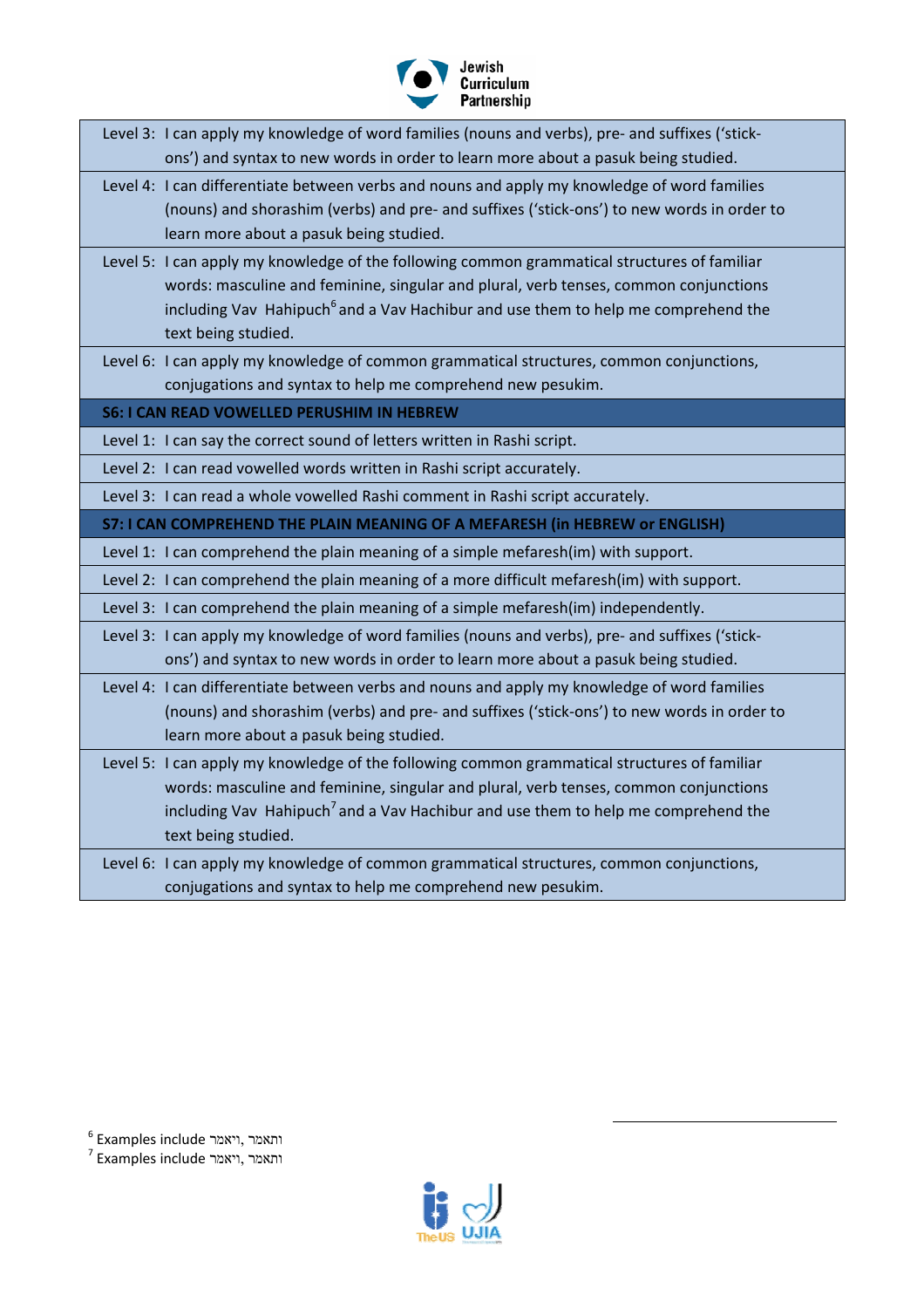

# **UNDERSTANDING**

### **INTERPRETING TEXTS IN HEBREW AND ENGLISH TO ELICIT DEEPER MEANING**

### **& IMPLICATIONS FOR US**

**U1: I CAN REFLECT ON EVENTS, CHARACTERS AND MITZVOT DESCRIBED IN THE TORAH TEXT AND ELICIT DEEPER MEANING AND IMPLICATIONS FROM THEM**

|                   | Level 1: I can reflect, with support, on an event in the unit studied, and describe the likely feelings of<br>some characters involved in it.                           |
|-------------------|-------------------------------------------------------------------------------------------------------------------------------------------------------------------------|
|                   | Level 2: I can relate, with support, an event or mitzvah in the unit studied to everyday life and can<br>apply the value or mitzvah to my own life.                     |
|                   | Level 3: I can reflect, independently, on an event in the unit studied, and describe the likely feelings<br>of some characters involved in it.                          |
|                   | Level 4: I can relate, independently, an event or mitzvah in the unit studied to everyday life and can<br>apply the value or mitzvah to my own life.                    |
|                   | Level 5: I can relate, independently, events or mitzvot in the units studied to everyday life and can<br>apply the values or mitzvot to my own life.                    |
| <b>TORAH TEXT</b> | U2: I UNDERSTAND HOW PARTICULAR PHRASING AND GRAMMAR AFFECT DEEPER MEANING IN                                                                                           |
|                   | Level 1: I can identify, with support, words or roots in a text that provide keys or clues to its overall<br>themes or messages.                                        |
|                   | Level 2: I can identify, with support, particular phrasing in the text I've studied that might affect the<br>meaning of the text.                                       |
|                   | Level 3: I can independently identify particular phrasing in the text that I've studied and explain, with<br>support, how the phrasing affects the meaning of the text. |
|                   | Level 4: I can independently identify particular phrasing in the text that I've studied and<br>independently derive meaning from it.                                    |
|                   | Level 5: I can suggest, unaided, how to interpret particular phrasing or style in a Torah text to clarify<br>meaning.                                                   |
|                   | U3: I CAN ANALYSE AND INTERPRET TORAH PASSAGES BY COMPARING VARIOUS TEXTS                                                                                               |
|                   | Level 1: I can compare and contrast, with support, two or more Torah texts and identify similarities<br>or inconsistencies.                                             |
|                   | Level 2: I can independently compare and contrast two or more Torah texts and infer meaning, with<br>support, from similarities and inconsistencies.                    |
|                   | Level 3: I can independently compare and contrast two or more Torah texts and identify similarities<br>or inconsistencies.                                              |
|                   | Level 4: I can independently compare and contrast two or more Torah texts and infer meaning,<br>independently, from similarities and inconsistencies.                   |